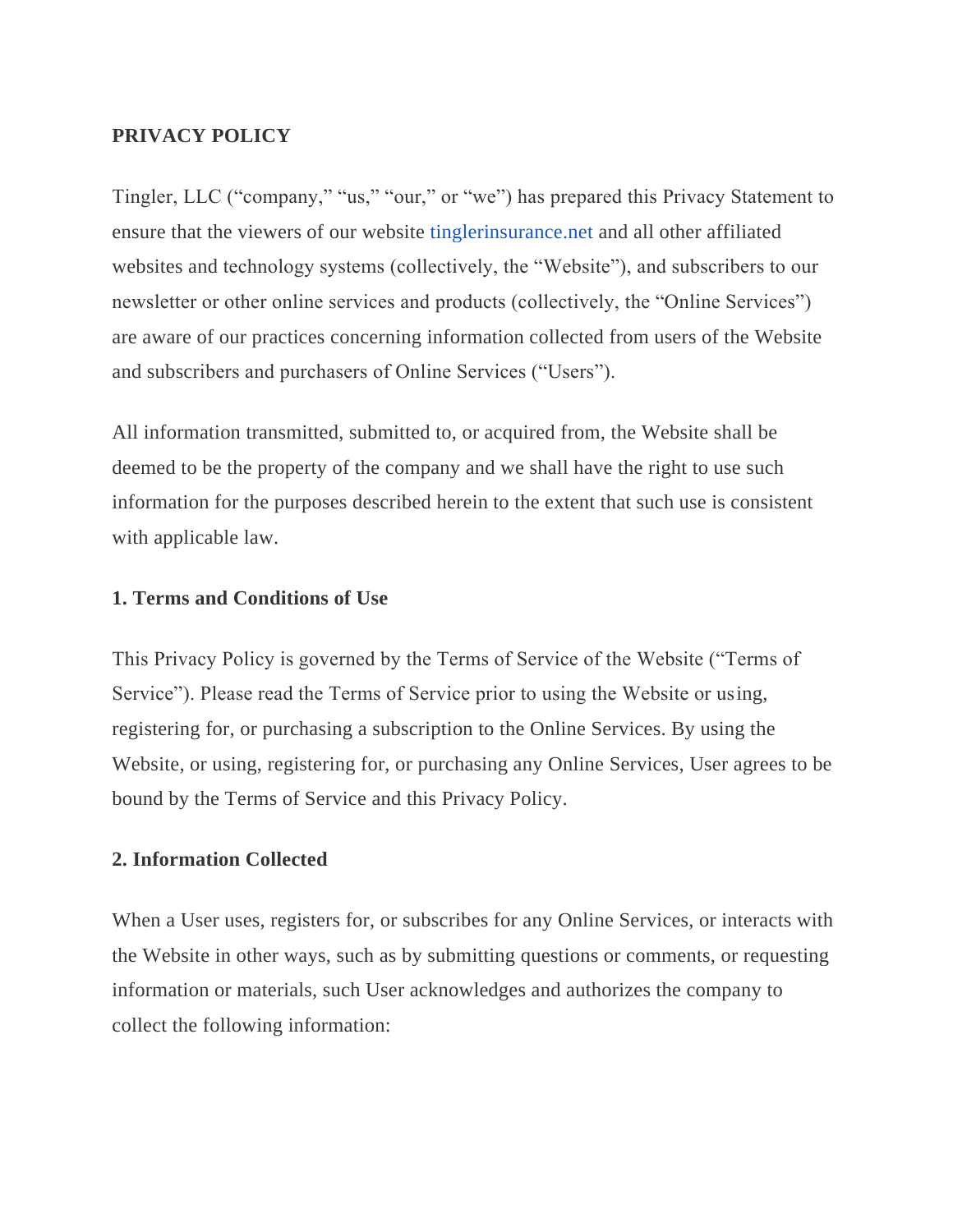User's domain name, IP address, and computer and web browser type; any information provided to the company by User through the submission of any forms, surveys and any other information received from User, including, but not limited to, email addresses regardless of whether provided by Users or otherwise acquired by us as a result of correspondence with Users, personally identifiable information, and financial and demographic information relative to Users; and any information relative to User's utilization of the Website including information relative to what web pages Users visit or access. To accomplish the foregoing or for any other reason deemed permissible under applicable law, the company may utilize "cookies" on the Website. Cookies are pieces of information that a website transfers to a user's hard drive for record-keeping purposes. The use of cookies is an industry standard and frequently used by many websites. The company may utilize cookies to recognize Users when they return to the Website. Through our use of cookies, we can customize and improve the use of the Website for Users.

## **3. Use of Information**

All information collected may be utilized to enhance a User's personal experience at the Website by enabling the company to present content believed to be tailored to each User's individual interest profile. Contact information collected from Users may be utilized to send each such User information and promotional material from the company or its affiliates, partners or other third parties who have contracted with us. Information collected from Users may also be utilized by us to improve the Website or for the purpose of (i) conducting statistical analysis, (ii) developing, improving or analyzing marketing and promotional materials, (iii) providing editorial information or feedback to our affiliates, partners or advertisers, (iv) targeted telemarketing campaigns conducted by the company, or its affiliates, partners or advertisers, (v) communicating with Users via any electronic or other means deemed reasonable by us relative to updates to, among other things, the Website, this Privacy Policy and a User's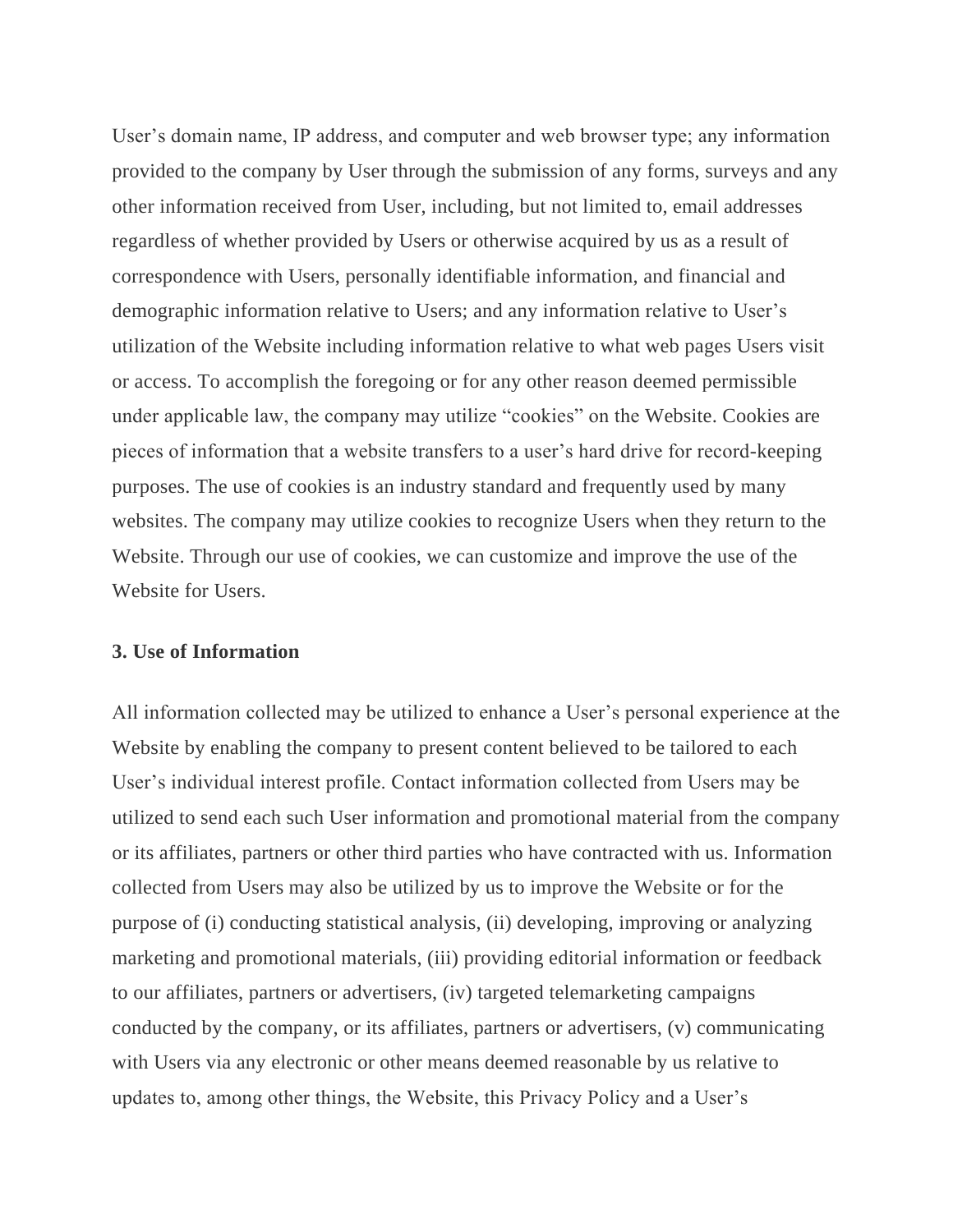subscription agreement, if any, as well as products or services, events, promotions, and the status of User's online orders and other Online Services. Users of the Website acknowledge and authorize the company to contact each User in accordance with the foregoing by telephone notwithstanding the fact that such User may have opted into the Federal Trade Commission's National Do Not Call or other similar registry.

## **4. Third Party Disclosure**

To the extent any User information is provided or collected by the company in accordance with this Privacy Policy, we reserve the right to share, lease, license, sell, or otherwise disclose any information relative to any User collected by the company to third parties with or without being compensated for such disclosure. The company will utilize its best efforts to disclose a User's information only to those third parties that the company deems, in its sole discretion, to be reputable. Notwithstanding the foregoing, by utilizing the Website and/or Online Services, User hereby releases the company from any claims, damages, losses and liabilities resulting from or arising out of our disclosure of any such User's information to any third party.

Notwithstanding anything to the contrary herein, we reserve the right to release and disclose any and all information relative to any User to law enforcement or other governmental officials as the company, in its sole and absolute discretion, deems necessary to comply with any applicable law or at the request any governmental entity or agency.

#### **5.Access and Modification of Information**

To the extent required by applicable law, User may request that the company inform User about the personal information maintained by us with respect to User, and where appropriate, request that the company update, correct and/or suppress personal information about User that we maintain. We will make all required updates and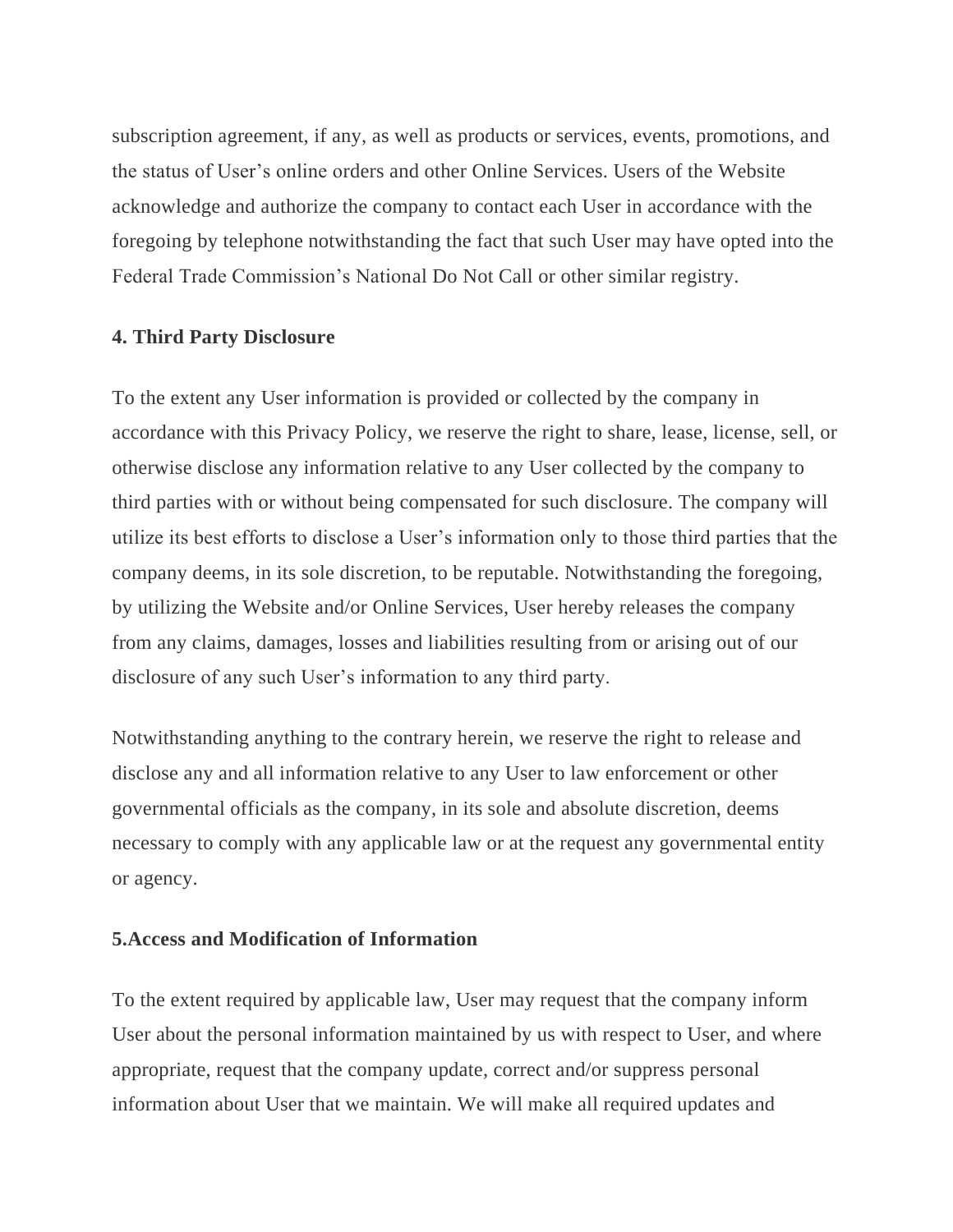changes within the time specified by applicable law, and where permitted, may charge an appropriate fee to cover the costs of responding to such request. Please remember, if User makes such a request, the company may not be able to provide User with the same quality and/or variety of Online Services to which User is accustomed. User is permitted to remove User's personal contact information from our marketing list by utilizing the "Unsubscribe" link located at the bottom of every email sent to Users by the company To protect User's confidentiality, the company will only respond to the email address provided to us in User's request.

#### **6. Information From Minors**

No information collected from children is knowingly used for any purpose whatsoever, either inside or outside the Website.

#### **7. Anti-Spam Policy**

The company seeks to ensure that it and third parties with whom it provides information relative to Users comply with all applicable law relative to contact with Users. In this regard, the company will only contact Users for the following purposes:

To acknowledge the company's receipt of a User's subscription application, online order or similar transaction, or to request additional information or action from User relative to any such transaction; in response to a User inquiry regarding the status of any transaction; periodic contact expressing our appreciation for User's business or patronage; and communicating with User for those reasons described in Section 2 of this Privacy Policy.

In addition, the company has instituted the following protocols relative to electronic mail correspondence in order to facilitate our compliance with applicable law such as the Can-Spam Act, including among other things: